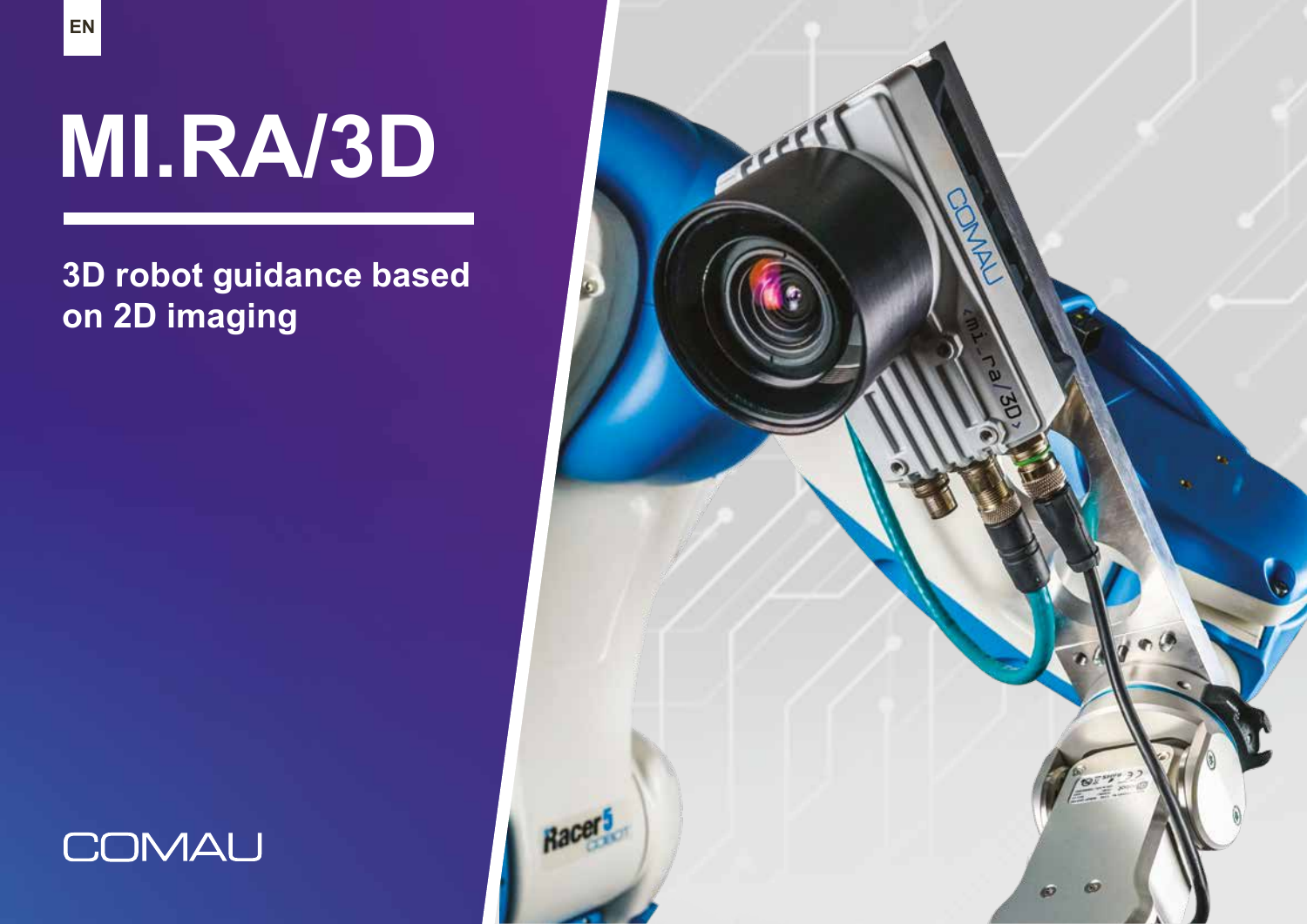Comau's all-in-one solution solves the need for 3D robot guidance without expensive 3D camera technology. The powerful vision system captures, analyzes and iteratively compares images with a reference in order to successfully assist high-precision operations. In addition, its patented approach fully adapts the guidance precision to meet the specific requirements of the task at hand. This allows the robot to perform challenging tasks smarter, and with increased accuracy.

MI.RA/3D assesses the position of a rigid body by comparing its photo with a pre-prepared reference image and analyzing its deformation caused by roto-translation. After a single photo teaching phase, the system updates the reference frame and allows the robot to re-define its grasp pose as needed. This ensures optimal positioning with maximum flexibility.

#### **Guaranteed precision, lower costs.**

- **3D performance with a 2D solution:** 70% cost savings compared to a similar 3D system
- **No GEO stillage:** reduce stillage and manufacturing costs by 20%
- **Cabin-free footprint:** all-in-one solution has zero impact on the existing layout
- **Reduced MTTR:** stored calibration and job specifications grant 30% less maintenance time
- **Camera options:** save 30% by integrating a lower resolution camera, without sacrificing precision
- **Tailored integration:** acquire alone, with an integrated camera or as a complete robotic solution, all backed by Comau expertise

\*Estimates based on Comau application cases

### **Reconfigurable performance to face the future**

Delivering the flexibility and innovation to meet the demands of the most challenging production scenarios, Comau's MI.RA portfolio guarantees modular, scalable, stable and customizable solutions that reduce operating expenses while increasing throughput and performance.

Thanks to decades of experience in systems integration, Comau's advanced MI.RA archetypes also ensure a seamless interface with the best hardware available on the market.



### **A customized solution starts with a watchful eye**

Discover MI.RA, Machine Inspection and Recognition Archetypes: Comau's flexible vision systems portfolio empowered by artificial intelligence.

## $\langle \texttt{mi}\_\texttt{ra}/\texttt{3D}\rangle$

## $\overline{m}$   $\overline{m}$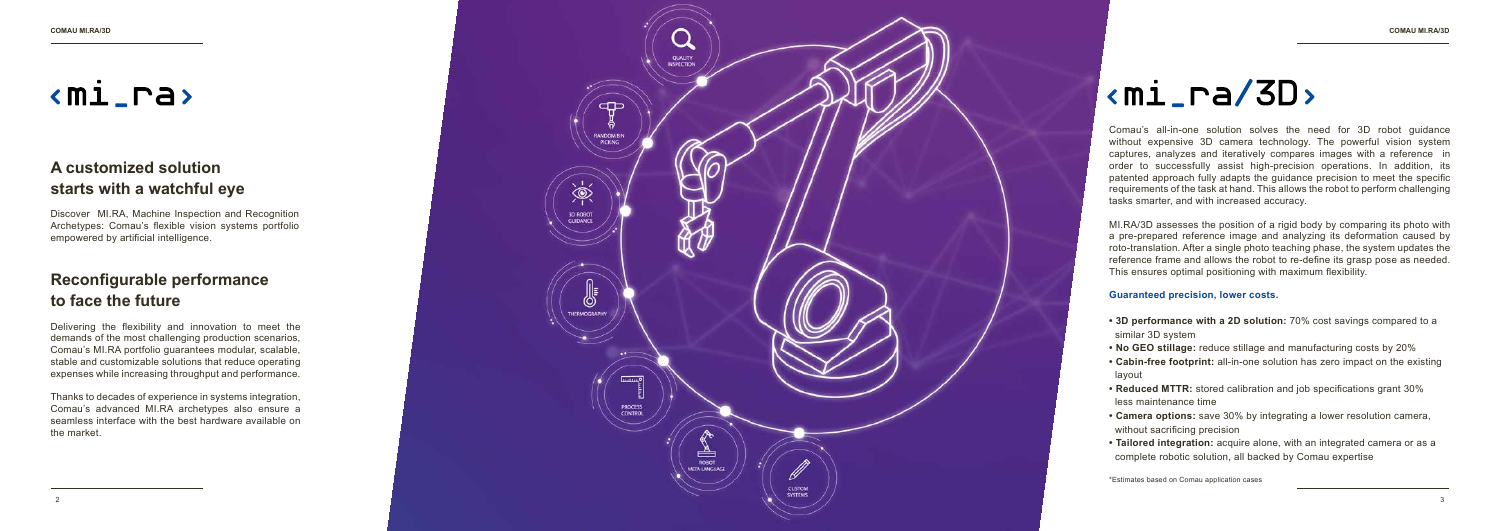

#### **Standard to customizable solution**

The all-in-one Smart Camera solution is commercially available for Comau's Racer-5 COBOT. The technology agnostic design also allows full flexibility for personalized integration options, including other cameras and other robots as desired.

- **Hardware and robot agnostic:** use Smart or pc-based cameras and all major robot brands
- **CPU agnostic:** deploy the solution on different processing units
- • **User-friendly interface:** optimized UX and easy-to-use system configuration
- **IR light support:** choose the best-suited lighting source for the application

**• Powerful inline system**: seamless integration with the production line robots and PLC

### **Applications**



Pick and place Joining technologies guidance



Loading-unloading guidance Logistic



#### **Software features**

#### **CALIBRATION**

- FOV calculation tool
- Calibration plate generation
- Automatic or manual calibration
- Fully parameterizable pose generation
- Stationary on-arm mounting

#### **JOB CONFIGURATION**

- Easy to configure
- Remote-assistance ready
- Performance assessment tool

#### **ONLINE**

- Adapts to changes in lighting condition
- Integrated light management
- Exhaustive results collection for reporting

## $\langle \texttt{mi}\_\texttt{rad}/\texttt{3D}\rangle$

Casting ladle outlet Piston stuffing





Appliance manufacturing

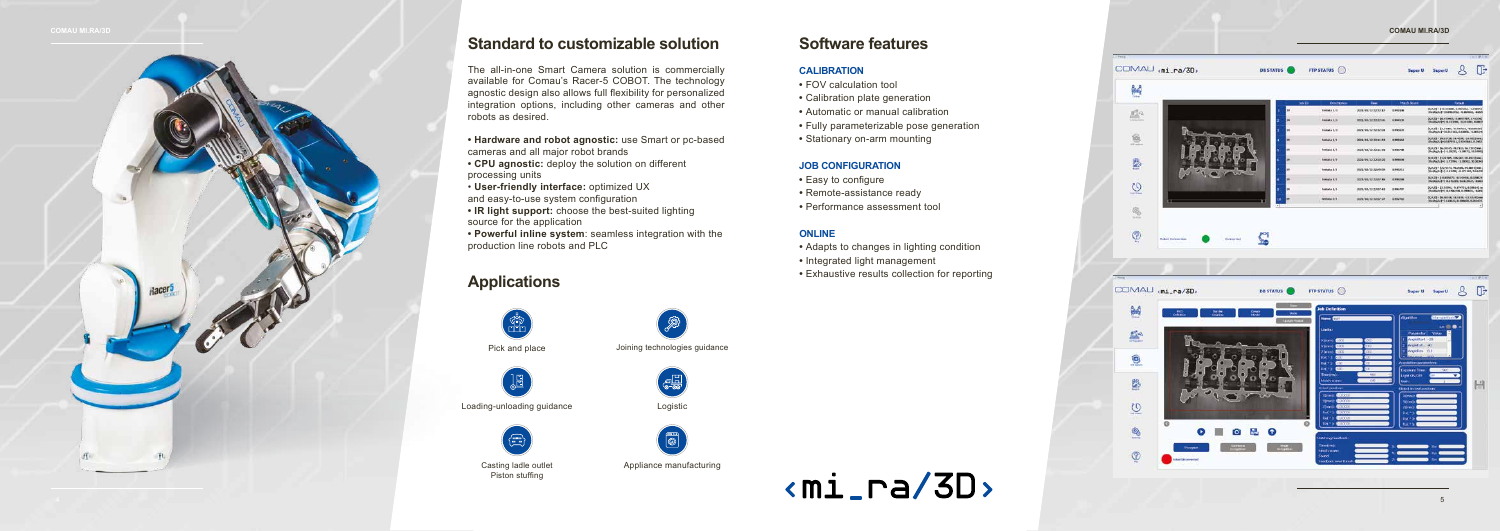### **Software specifications Hardware specifications\***

| <b>ACQUISITION</b>         |          |
|----------------------------|----------|
| <b>Lighting Management</b> | Yes      |
| IR Lighting Support        | Yes      |
| Lens                       | Variable |

| <b>LOGGING</b>        |     |
|-----------------------|-----|
| Image Storage         | Yes |
| <b>Result Storage</b> | Yes |
| Performance Graph     | Yes |

| <b>COMMUNICATION</b> |     |
|----------------------|-----|
| <b>TCP/IP</b>        | Yes |

| <b>MECHANICAL</b> |                            |
|-------------------|----------------------------|
| Dimension         | 68.5 mm x 127 mm x 65.5 mm |
| IP rating         | IP67                       |
| Lens              | C-Mount                    |
| Lighting          | Ring or bars               |

| <b>ENVIRONMENTAL</b> |                                             |
|----------------------|---------------------------------------------|
| Vibration            | Operating, 5 Grms, 5-500 Hz, 3 axes         |
| Certification        | <b>IP67 SENSOR With Lens Cover and CAPS</b> |

| <b>ELECTRICAL</b>         |                                             |
|---------------------------|---------------------------------------------|
| Input Voltage             | 24V                                         |
| Power consumption         | <b>13W</b>                                  |
| <b>Ethernet Connector</b> | 8 pin M12 A Code                            |
| Power /DIO Connector      | Power Connector 4 pin via adaptor or 19 pin |

| <b>GUIDANCE</b>                                      |                                           |  |
|------------------------------------------------------|-------------------------------------------|--|
| Volume of View (VOV) - δx δy δz (hardware dependent) | $8'x4'x2'$ down to $2"x2"x1"$             |  |
| Best resolution*:                                    | $Rx, Ry, Rx 0.5^\circ$<br>$x, y, z$ 0,3mm |  |
| Calibration                                          | Automatic or manual                       |  |
| Max number of models                                 | 255                                       |  |
| Offline testing                                      | Yes                                       |  |
| Camera mounting                                      | On-robot or pedestral                     |  |
| Part localization time                               | $<$ 1s                                    |  |